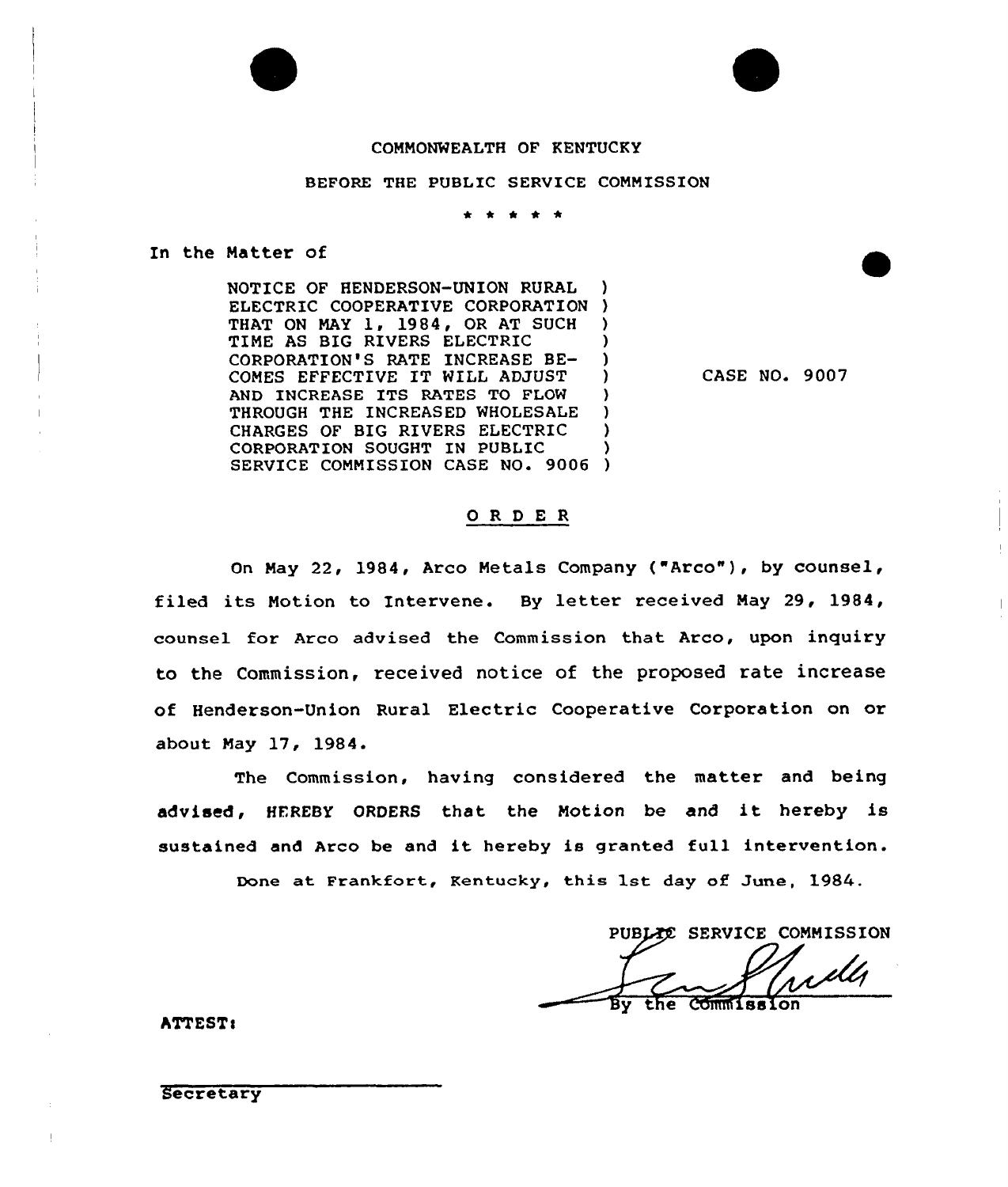# COMMONWEALTH OF KENTUCKY

# BEFORE THE PUBLIC SERVICE COMMISSION

\* \* \* \*

In the Matter of

THE APPLICATION OF THE MCKINNEY WATER ASSOCIATION FOR <sup>A</sup> PURCHASED ) CASE NO. 8577-1 WATER ADJUSTMENT

# ORDER

Upon Notion of NcKinney Water Association ("NcKinney Water") filed May 30, 1984, and for good cause shown, the Commission HEREBY ORDERS that the time in which McKinney Water shall file the information requested in the Commission's letter dated Nay 21, 1984, be and it hereby is extended to the close of business June 15, 1984.

Done at Frankfort, Kentucky, this 1st day of June, 1984.

PUBLIC SERVICE COMMISSION the Commission

ATTEST.

**Secretary**